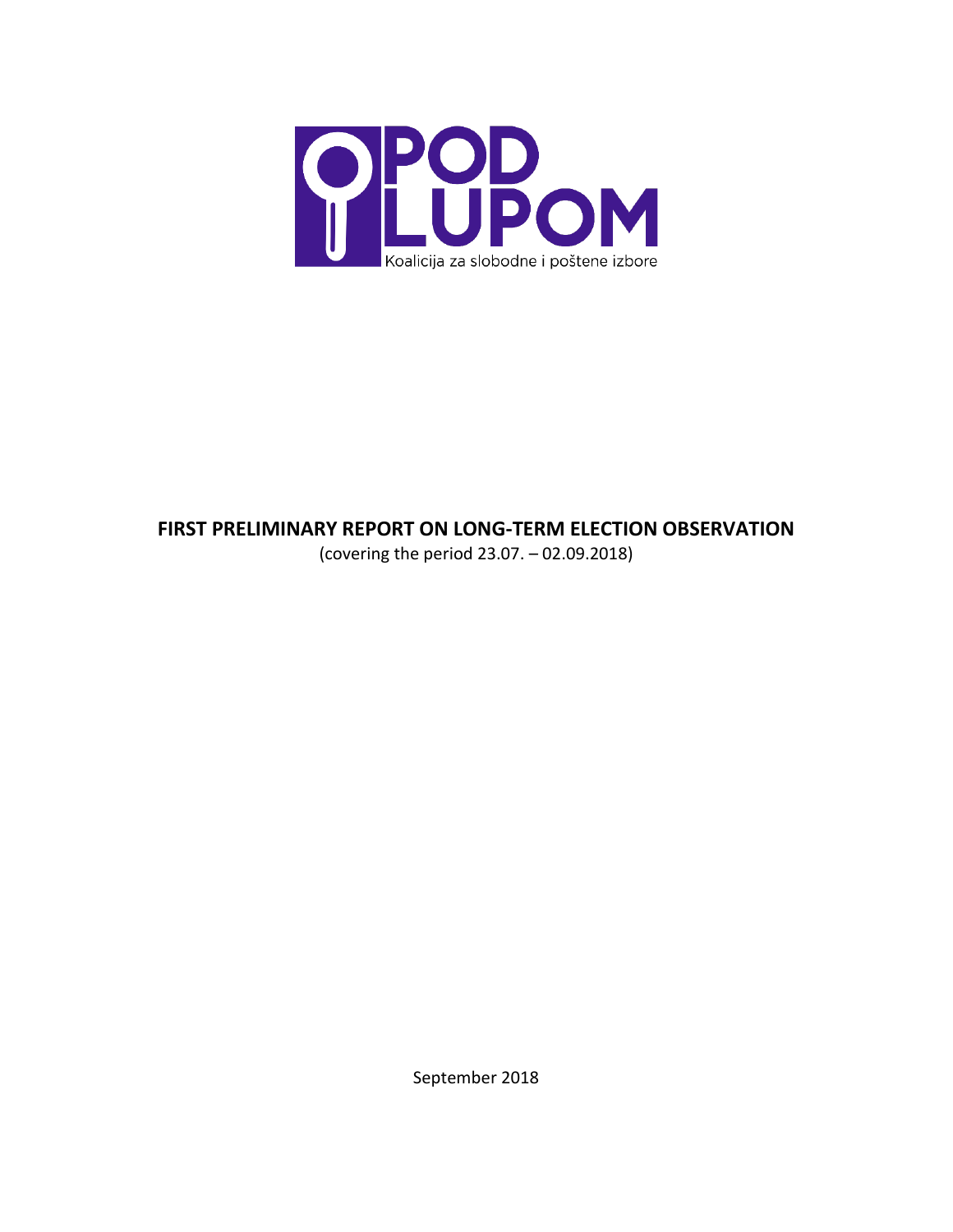Table of Contents

- 1. Report summary
- 2. Long-term election observation methodology
- 3. About the 2018 General Elections 3.1. The 2018 General Elections in short
	- 3.2. What are the novelties at the 2018 General Elections?
- 4. Long-term election observation
	- 4.1. Electoral irregularities
		- 4.1.1. Premature election campaign
		- 4.1.2. Maintenance of the up-to-date Central Voters Register (CVR)
		- 4.1.3. Illegal trading of seats on the polling station committees
		- 4.1.4. Abuse of personal information for voter registration
		- 4.1.5. Voter coercion and/or vote buying
		- 4.1.6. Abuse of public resources and public office for campaigning purposes
		- 4.1.7. Other irregularities
	- 4.2. Work of the election administration
		- 4.2.1. BiH Central Election Commission (1)
		- 4.2.2. Local Election Commissions (143)
	- 4.3. Media, civil society and the citizens
		- 4.3.1. Media reporting
		- 4.3.2. Civil Society and the citizens
- 5. About the Coalition "Pod lupom"



The contents of this document are the sole responsibility of the Coalition "Pod lupom" and can under no circumstances be regarded as reflecting the position of the European Union.



The contents of this document are the sole responsibility of the Coalition "Pod lupom" and do not necessarily reflect the views of the USAID or the United States Government.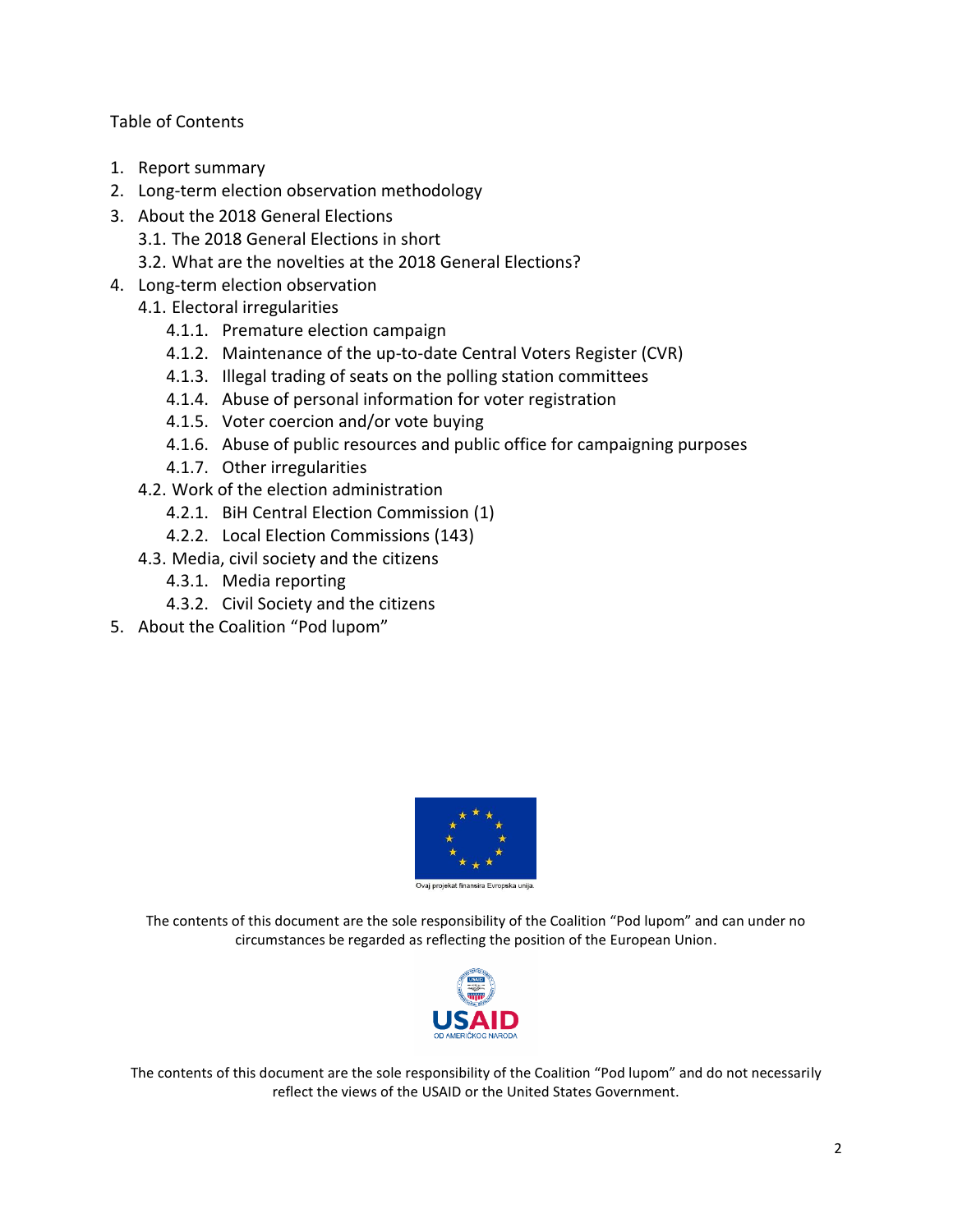#### 1. Report Summary

#### About the 2018 General Elections

- The 2018 General Elections are scheduled for Sunday, 7<sup>th</sup> October 2018 and are called for 6 levels, i.e. bodies of authority.
- The BiH CEC has certified 69 political parties, 34 independent candidates, 36 coalitions and more than 7.500 candidates for all electoral races at the 2018 General Elections.
- A total of 3.352.933 BiH citizens, registered in the Central Voters Register as on 23rd August 2018, will have the right to vote in the elections on  $7<sup>th</sup>$  October. A total of 77.814 voters are registered to vote outside BiH.
- Certain novelties will be introduced at the forthcoming 2018 General Elections. The obligation to publicize the names of all members of the polling station committees, together with their affiliation to a political subject in order to prevent unlawful trading of the seats on the polling station committees, as well as introduction of translucent ballot boxes in order to prevent stealing of the ballots and to increase transparency of the election process and lowering the height of the voting booth in order to prevent a large number of cases of family voting, photographing of the ballots and stealing of the ballots are all considered to be positive changes. A total of 3 out of 10 priority recommendations of the Coalition "Pod lupom", which related to the BiH CEC, have been implemented by these changes.
- The increase of the intraparty election threshold to 20% can be considered as negative, since it practically means that the BiH citizens will cast their vote on *de facto* closed list for the first time after 18 years.

#### Electoral irregularities

- The observers of the Coalition "Pod lupom" have documented a total of 364 cases of premature election campaigning that was carried out by 32 political subjects.
- The Alliance of Independent Social Democrats (SNSD) comes first when it comes to the number of documented activities relating to the premature campaigning, with 54 documented cases, followed by the Party of Democratic Action (SDA) with 47 cases, the Democratic People's Alliance (DNS) with 28 cases, the Alliance for Better Future (SBB) with 26 cases, etc.
- The doubt was raised in 10 municipalities over the maintenance of the up-to-date voters list, which is primarily reflected in the fact that the voters list contains the names of a certain number of deceased persons.
- More than 5.000 deceased voters were removed from the voters list by May 8 when the elections were announced.
- The Coalition's observers reported some unofficial information and allegations about trading of the seats on the polling station committees in 14 municipalities/cities.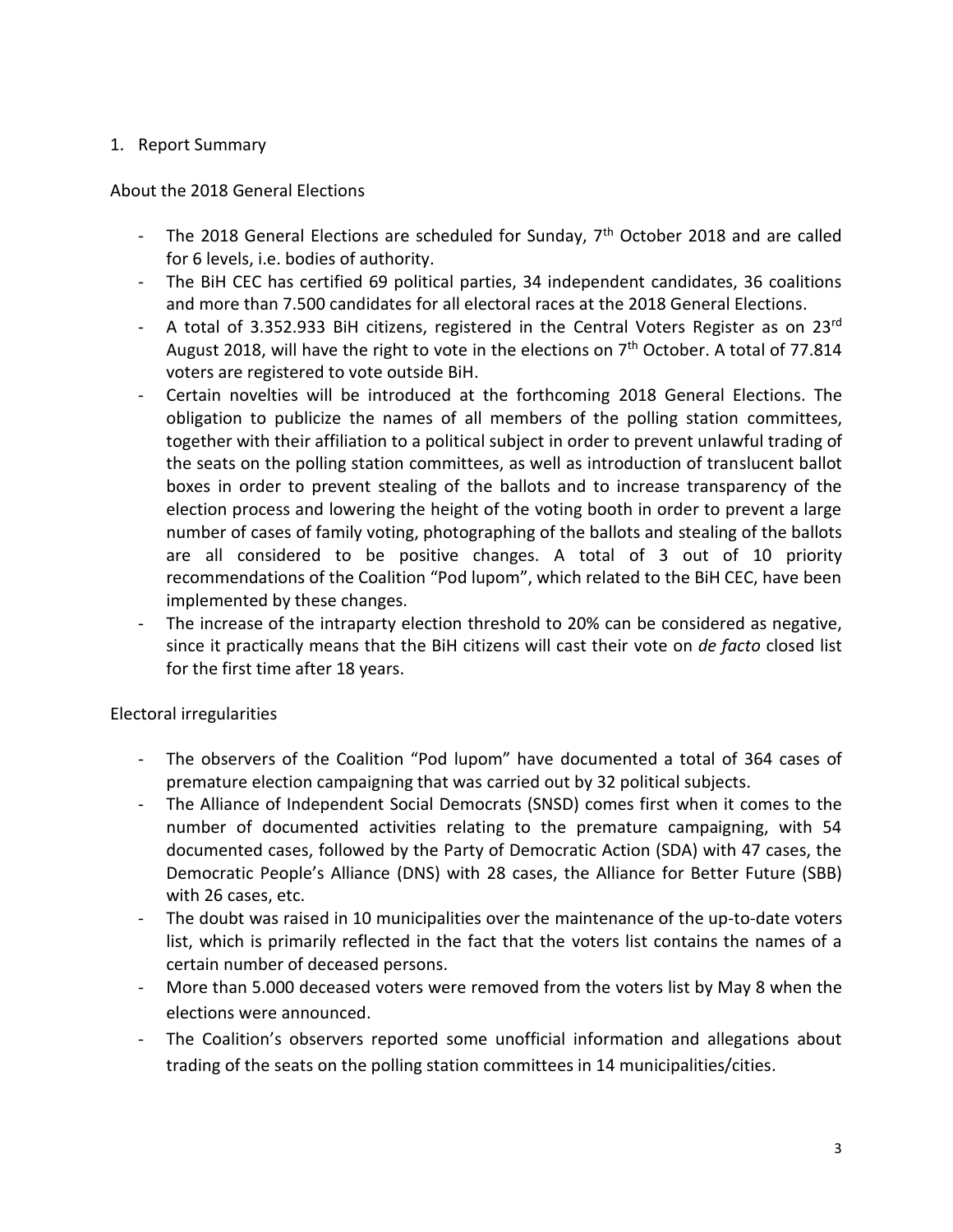- The observers of the Coalition "Pod lupom" reported a case of possible abuse of personal information for the purpose of submitting false applications for the by-mail voting.
- Apart from the aforementioned case, some other cases of coercion of the BiH citizens currently residing abroad were also documented.
- Mass campaigns for registration of the BiH citizens residing abroad to vote by mail were conducted in other Western countries of the European Union.
- Quite concerning is the mass emergence of fake profiles on the social networks (primarily on the Facebook) that organize fake giveaways, which has been observed already in May and June. In order to participate in a giveaway or to receive a prize the citizens had to submit their personal information i.e. a photograph of both sides of the ID card.
- A total of 9 cases of voter coercion and/or vote buying were documented. Four cases relate to SNSD, 2 to SDS, and one to DNS, SDA and SP.
- A total of 31 cases of the abuse of public funds i.e. the citizens' money for the campaigning purposes of certain political subjects were documented. Twenty out of 31 cases relate to the abuse of public budgets, public enterprises or public office, and 11 cases relate to the intensification of public works in the municipalities and cities of Bosnia and Herzegovina.

Work of the election administration

- The BiH CEC held 29 sessions from the day elections were announced ( $8<sup>th</sup>$  May) until the day this report was published.
- The BiH CEC was shaken by several cases that dented the public confidence in the work of this body.
- In its everyday operations the BiH CEC generally follows and meets the obligations set in the election calendar, whereat it adheres to the set deadlines.
- The BiH CEC had to send an overview of the certified political subjects to all local election commissions by 5<sup>th</sup> August, 2018 and it failed to do so for 19 election commissions.
- The local election commissions have held 457 sessions from 15.07.2018, but apart from that a large number of phone sessions were also held.
- All local election commissions are fully staffed, except the election commission in the municipality Kupres RS.
- It has been documented that the election commissions in 12 municipalities do not meet the gender equality criteria as it is set by the law.
- A total of 11 election commissions face problems in their work, stating that they lack adequate premises and equipment.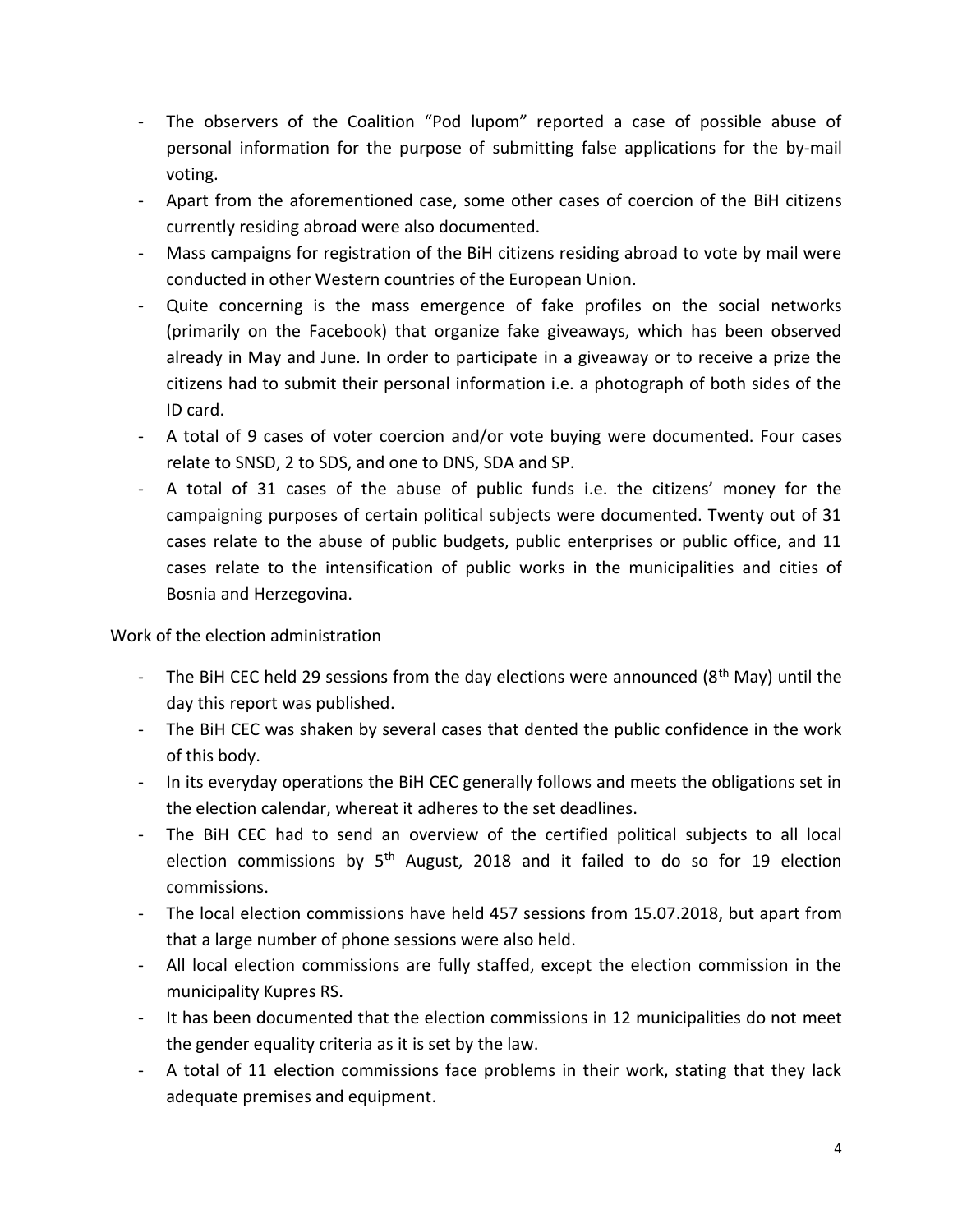- Majority of the local election commissions have determined number and the type of the polling stations by the set deadline, namely by 3<sup>rd</sup> August, while nine of them have failed to do so.
- A total of 21 municipal/city election commissions did not assign seats to the political subjects on the polling station committees by  $8<sup>th</sup>$  August i.e. they did not hold a lottery draw for the members of the polling station committees, thus failing to observe the deadline for this activity.
- In more than half of the municipalities and the cities in BiH the political subjects did not submit nominations for the members of the polling station committees by  $15<sup>th</sup>$  August, which was the deadline for this activity.
- Only 4 complaints were submitted to the local election commissions in the reporting period.
- The observers of the Coalition "Pod lupom" generally have positive experiences concerning cooperation with the local election commissions.

Media, civil society and the citizens

- The attacks on journalists that happened in August, but also earlier in the year, are the main point of concern.
- The Coalition "Pod lupom" is condemning in the strongest terms the attacks on the journalists and urges the investigative bodies to discover and to sanction the executors and the principals of these crimes as soon as possible. There are no free and fair elections without free media.
- The observers of the Coalition "Pod lupom" reported three cases where they were coerced and attacked.
- A total of 34 cases of potential hate speech, engendering of ethnic, religious, racial or other intolerance, inflammatory rhetoric, the use of inappropriate symbols or calls to violence were documented.
- The observers from nine municipalities reported that the public officials and/or political subjects exert pressure on the media.
- Three cases of attempted negative influence on the freedom of assembly and the expression of citizens' will were documented.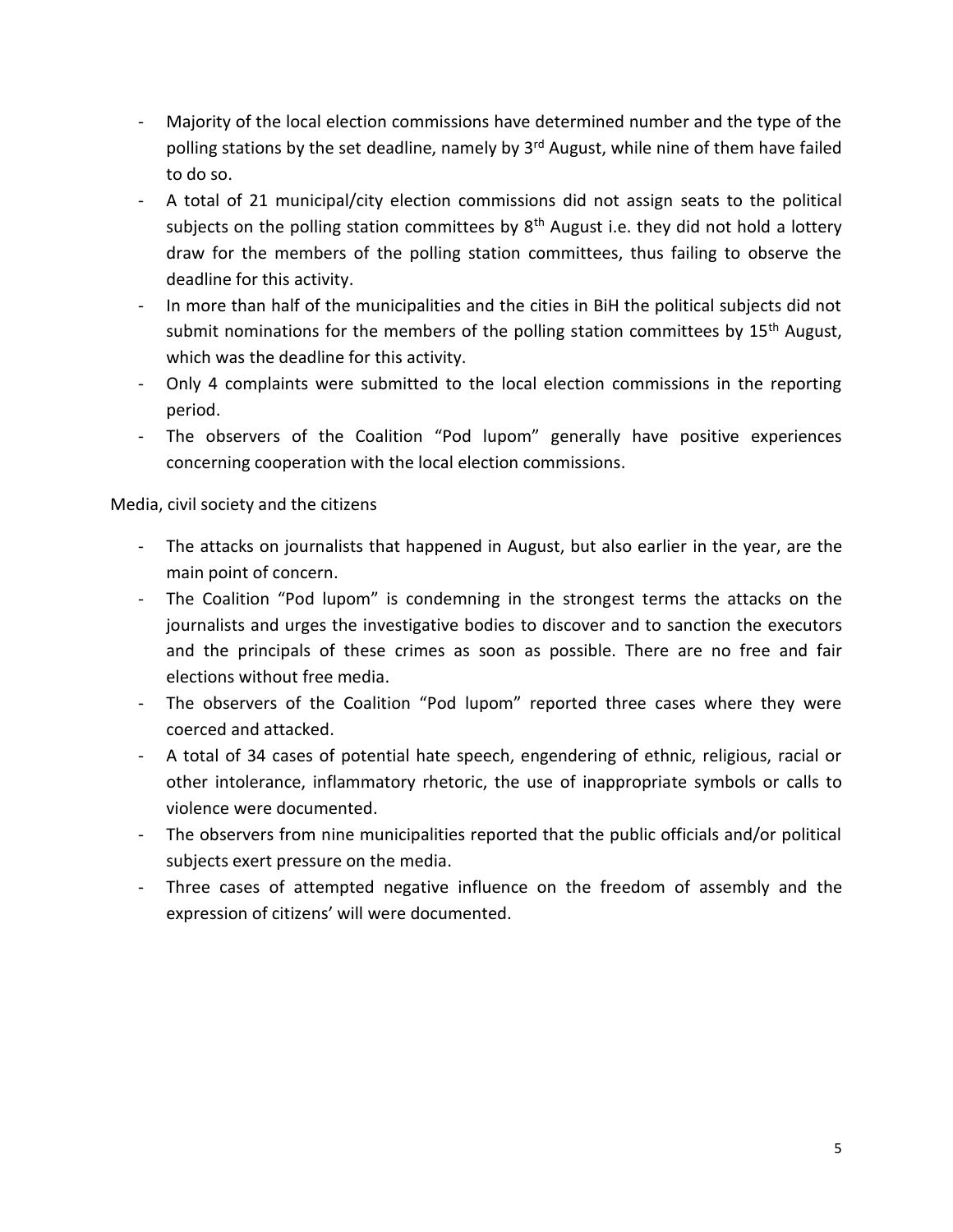#### 2. Long-term election observation methodology

The Coalition "Pod lupom" observes the entire electoral process in BiH, which entails all stages of the electoral process, from the day elections are announced to the implementation of the election results and establishment of the government. Thus, the long-term observation is organized to continuously observe the entire electoral process in order to be able to give a comprehensive picture that would include the widest possible range of the election-related activities, a not only the Election Day as such.

The Coalition "Pod lupom" carries out long-term observation of the 2018 General Elections through 7 regional offices and with 63 long-term observers deployed, covering all basic constituencies in BiH, 143 of them in total. The deployed long-term observers observe the work and the sessions of all municipal/city election commissions in BiH, activities outlined in the election calendar and adherence to the deadlines, electoral irregularities, and media reporting. The long-term observers send weekly reports on their activities, and so far they have sent 858 regular reports on the key observation findings. The reports of the long-term observers form an essential basis of this preliminary report.

Apart from observing the work of municipal/city election commissions, the Coalition also observes the work of the BiH Central Election Commission, which has been regular practice since the establishment of the Coalition in 2014.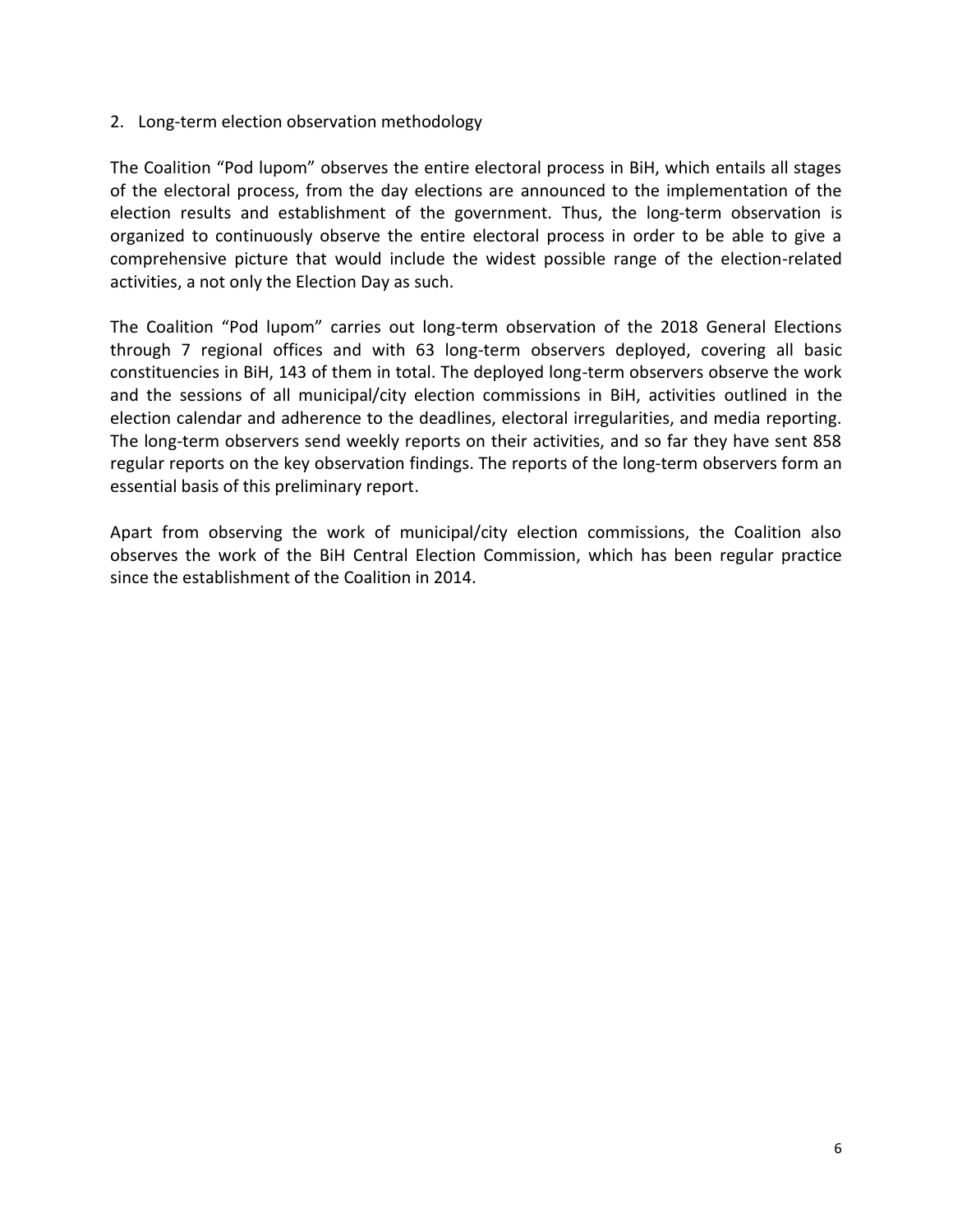#### 3. About the 2018 General Elections

#### 3.1. The 2018 General Elections in short

The 2018 General Elections are scheduled for Sunday,  $7<sup>th</sup>$  October 2018 and are called for the following levels of authority:

- The Presidency of Bosnia and Herzegovina;
- The House of Representatives of the Parliamentary Assembly of Bosnia and Herzegovina;
- The House of Representatives of the Parliament of the Federation of BiH;
- The National Assembly of Republika Srpska;
- The president and vice presidents of Republika Srpska, and
- Cantonal Assemblies in the Federation of BiH.

The BiH election system that is laid down by the law is a combination of election systems, i.e. depending on the body that is elected we differentiate between:

- Simple majority system; and
- Proportional representation system with open lists.

Simple majority system is applied to elect:

 $\overline{a}$ 

- Members of the BiH Presidency (amongst constituent peoples);
- President and vice president of Republika Srpska (one president and two vice president elected amongst constituent peoples).

Proportional representation system is used to elect the following bodies of authority:

- The House of Representatives of the BiH Parliamentary Assembly (42 members);
- The House of Representatives of the FBiH Parliament (98 members);
- The National Assembly of Republika Srpska (83 members);
- Cantonal Assemblies in the Federation of BiH (10 Assemblies).

The BiH CEC certified 69 political parties, 34 independent candidates, 36 coalitions and more than 7.500 candidates to participate in the above-listed electoral races. A total of 3.352.933<sup>1</sup> BiH citizens, who are registered in the Central Voters Register as on 23<sup>rd</sup> August 2018, will have the right to vote in the elections on  $7<sup>th</sup>$  October. A total of 77.814 voters are registered to vote outside BiH.

<sup>1</sup> The total number of voters in the Federation of BiH is 2.092.336, and in Republika Srpska 1.260.597.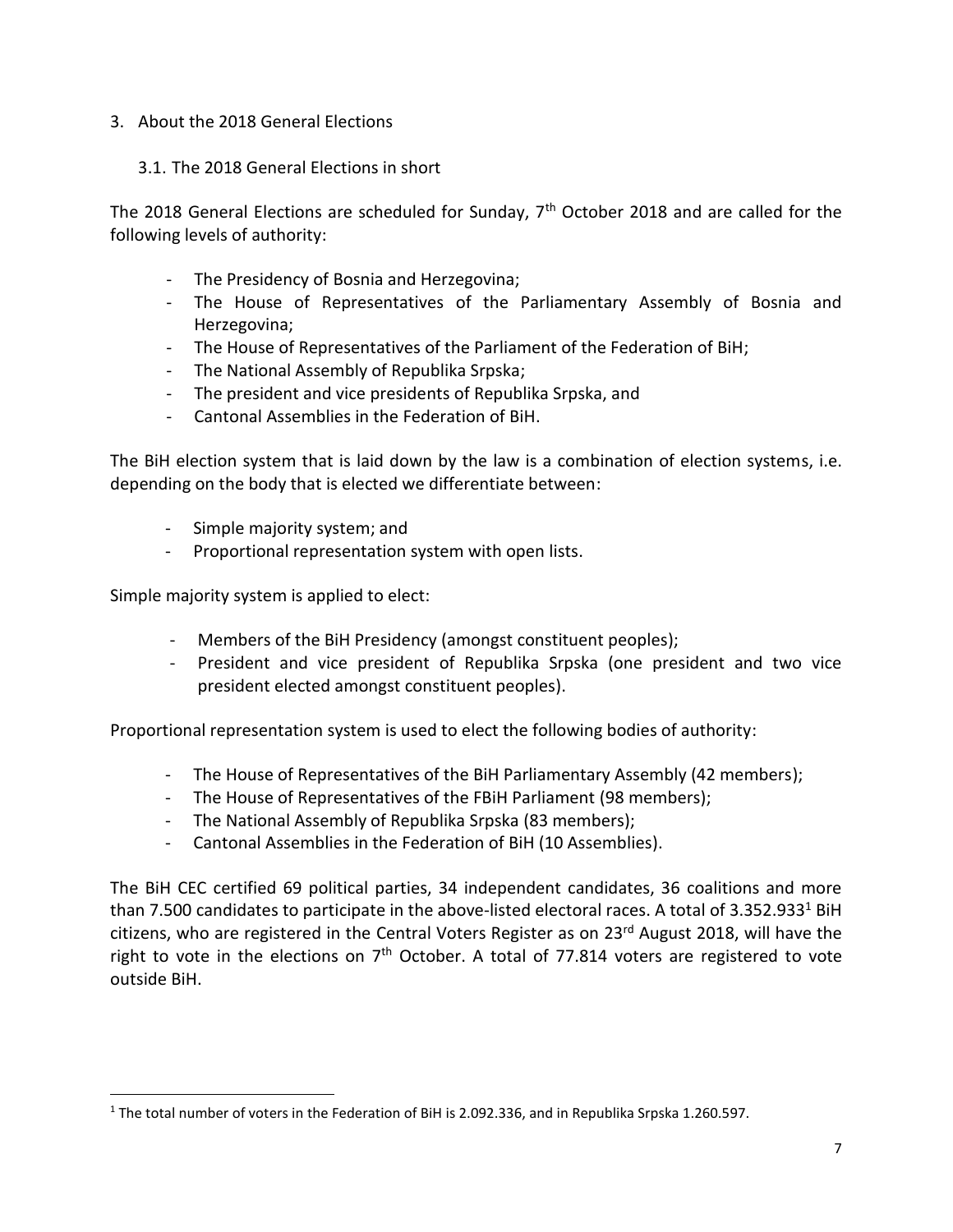#### 3.2. What are the novelties at the 2018 General Elections?

Several novelties have been introduced for the 2018 General Elections and relate to the arrangements on the Election Day and/or procedures on the Election Day. By amending the regulations the BiH CEC has introduced translucent ballot boxes at the polling stations, shortened the height of the voting booths and made publicizing of the names of the polling station committees' members with the name of the political subject that nominated them obligatory. Thus, three out of 10 priority recommendations of the Coalition "Pod lupom" for better elections in BiH, which do not relate to the amendments to the BiH Election Law, were implemented.

The Rulebook on conduct of the elections was amended in the part relating to completion of the forms at the polling station in order to prevent abuse of the pens used by the polling station committees on the Election Day. The amendment introduced new practice where forms at the polling station are completed with a red ink pen, while the voting is done by a blue ink pen.

The Coalition "Pod lupom" had in its report on the 2016 Local Elections given several recommendations for improvement of the electoral process. *Inter alia* the Coalition had primarily advocated introduction of translucent ballot boxes for each level of authority that is being elected in order to prevent certain types of voting related irregularities and to generally increase the confidence in the Election Day procedures. The Coalition also recommended shortening of the height of the voting booth to an extent that would protect secrecy of the vote, but prevent any irregularities during the voting (photographing, family voting, taking and/or switching of the ballots). In order to completely "denude" the illegal so-called trading of the seats on the polling station committees, the Coalition particularly advocated publicizing of the names of all polling station committees' members, including the name of the political subject that nominated them, so that other political subjects, observers, and the citizens know the composition of the polling station committee and have the possibility to react towards the election administration if they know that trading of seats on the PSCs has happened. In coalition's opinion, the aforementioned novelties and changes are a positive step towards improvement of the electoral process.

Furthermore, changes and amendments to the BiH Election Law from April 2016 introduced retrograde amendments relating to the increase of intraparty threshold for winning of a mandate. In line with these amendments the intraparty threshold for the local elections, i.e. for election to the representative bodies at the local level is increased from 5% to 10%. The threshold for the general elections is increased from 5% to 20%. In the Coalition's opinion these amendments in practice mean closing of the candidate lists, i.e. reducing the influence of the voters on the election of their representatives to the representative/legislative bodies, thereat significantly increasing the influence of the political parties on the selection of persons who will be elected. These amendments are neither in line with the standards of good practice nor with the recommendations of the Venice Commission on the intraparty threshold, where any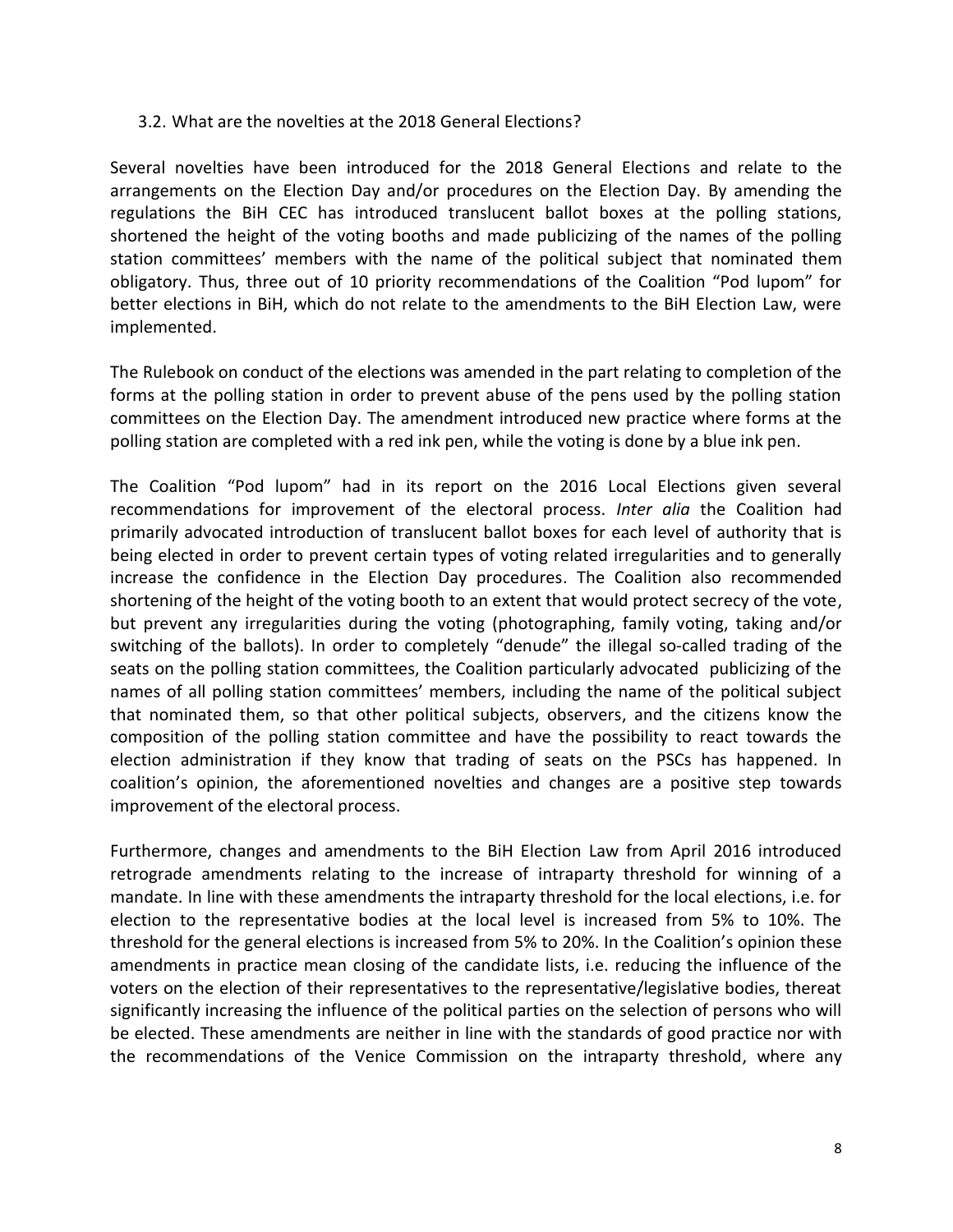threshold ranging between 5-10% is considered a moderate threshold, while the lists with a threshold of 15% or more are actually considered to be closed lists.<sup>2</sup>

## 4. Long-term election observation

In the pre-election period the Coalition "Pod lupom" observes the work and the sessions of local election commissions in BiH, activities outlined in the election calendar and adherence to the deadlines, electoral irregularities, and media reporting.

## 4.1. Electoral irregularities

 $\overline{a}$ 

## 4.1.1. Premature election campaign

The BiH Election Law defines the election campaign as a 30 day period before the Election Day within which political subjects inform the voters and the public about their programs and candidates for the forthcoming election. The election campaign for the 2018 General Elections starts on 7<sup>th</sup> September. Any paid advertising, as well as all pre-election activities of the political subjects, except for the holding of internal gatherings of authorities and statutory bodies of the political subjects, are prohibited within the period between the day when elections are announced and the day of official start of the election campaign.

Nevertheless, as in the previous electoral cycles, a significant number of political subjects carry out activities that can be classified as prohibited election campaign. The observers of the Coalition "Pod lupom" documented 364 cases of premature election campaign, which was carried out by 32 political subjects. The Alliance of Independent Social Democrats (SNSD) comes first when it comes to the number of documented activities relating to the premature campaigning, with 54 documented cases, followed by the Party of Democratic Action (SDA) with 47 cases, the Democratic People's Alliance (DNS) with 28 cases, the Alliance for Better Future (SBB) with 26 cases, etc.<sup>3</sup> These are mostly the cases of paid advertising on the social networks and holding of public events (gatherings, forums) aimed at promotion of the political subject and/or a candidate in the elections. An overview of the documented cases can be found in the annex to this report.

The number of documented cases of premature election campaign is more than two times higher compared to the same period for the 2016 Local Elections. Unfortunately, there are still no sanctions for premature election campaign that is prohibited by the law.

<sup>2</sup> [http://www.venice.coe.int/webforms/documents/default.aspx?pdffile=CDL-AD\(2015\)001-e](http://www.venice.coe.int/webforms/documents/default.aspx?pdffile=CDL-AD(2015)001-e)

<sup>3</sup> ASDA (1), BPS (2), DF (5), GS (1), Mirsad Hadžikadić (7), HDZ BIH (10), HDZ 1990 (2), Croatian Unity (3), HSP (1), Coalition Canton Sarajevo (3), People and Justice (7), Naša stranka (20), NDP (21), Independent BiH list (4), Independent block (22), People's Party Working for Betterment (NSRzB) (13), PDP (17), SDP BiH (16), SDS (21), Socialist Party (9), SNS (2), Party for BiH (10), United Srpska (4), Movement Successful Srpska (2), Labor Party BiH (2), Croatian Republic Party (1), PDA (4).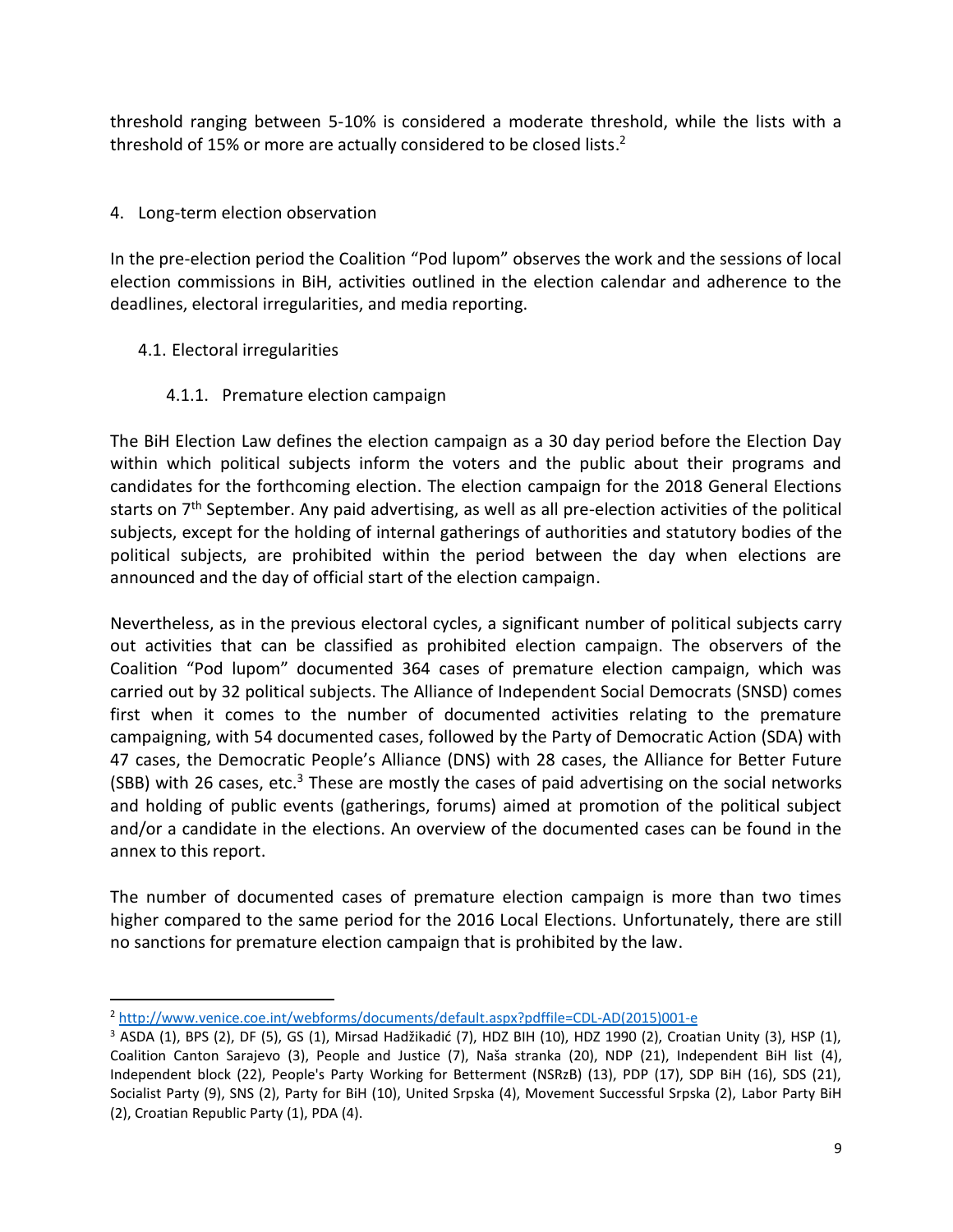#### 4.1.2. Maintenance of the up-to-date Central Voters Register (CVR)

Voter registration in BiH has been passive since 2006, while active registration is still in place for voters who want to vote from abroad or in the country of their current residence. For the 2018 General Elections a total of 3.352.933<sup>4</sup> voters are registered in the Central Voters Register (CVR) as on 23<sup>rd</sup> August 2018. The deadline for registration of out-of-country voters was 24<sup>th</sup> July whereafter the BiH CEC had registered 77.814 voters for voting outside BiH. The BiH CEC rejected, on different grounds, the OCV applications of 9.098 voters. Most applications were rejected due to lack of a valid proof of identity (3.490), lack of a proof of permanent place of residence in BiH (2.349), and the fact that multiple applications were coming from the same address (1.358).

Maintenance of the up-to-date Central Voters Register has been an exceptionally actual topic even since the 2016 Local Elections in terms of existence of a high number of the deceased voters on the voters list. The BiH CEC has undertaken certain steps to address this issue for these elections, but although the BiH CEC is responsible for the accuracy and update of the Central Voters Register it cannot be updated without cooperation of other competent bodies in the chain of responsibility. More than 5.000 deceased voters were removed from the CVR until elections were announced on 8<sup>th</sup> May.

When it comes to the increase in number of voters by basic constituency, Ravno municipality is having an increase of that number for 5% in relation to the total population of the municipality. The doubt was raised in  $10<sup>5</sup>$  municipalities over the maintenance of the up-to-date voters list, which is primarily reflected in the fact that the voters list contains the names of a certain number of deceased voters.

## 4.1.3. Illegal trading of seats on the polling station committees

The BiH Election Law sets forth that political subjects, certified to participate in the elections, can have only one representative on one polling station. Even besides this clear provision, political subjects often resort to different actions in order to get more seats on the polling station committees by trading seats with and/or buying seats from political subjects that have no interest in having assigned seats on the polling station committees in a particular basic constituency. The observers of the Coalition reported unofficial information and allegations about trading of the seats on the polling station committees in 14 municipalities/cities in BiH. The municipalities are: Banja Luka, Bosanska Krupa, Bosansko Grahovo, Bratunac, Busovača, Doboj, Doboj East, Gračanica, Ilijaš, East Novo Sarajevo, Kakanj, Mostar, Petrovo and Živinice.

An independent candidate for the president of Republika Srpska, Vojin Pavlović, stated in Doboj that he will file a report to the BiH Central Election Commission and the Police Station Bratunac

 $\overline{a}$ 

<sup>4</sup>The total number of voters in the Federation of BiH is 2.092.336, and in Republika Srpska 1.260.597.

<sup>5</sup> Domaljevac-Šamac, Donji Žabar, Pelagićevo, Banovići, Ključ, Ilijaš (around 140 deceased voters on the list), Bosanska Krupa, Ravno, Vitez, and Banja Luka where SDP has express certain doubts over the maintenance of the up-to-date voters list.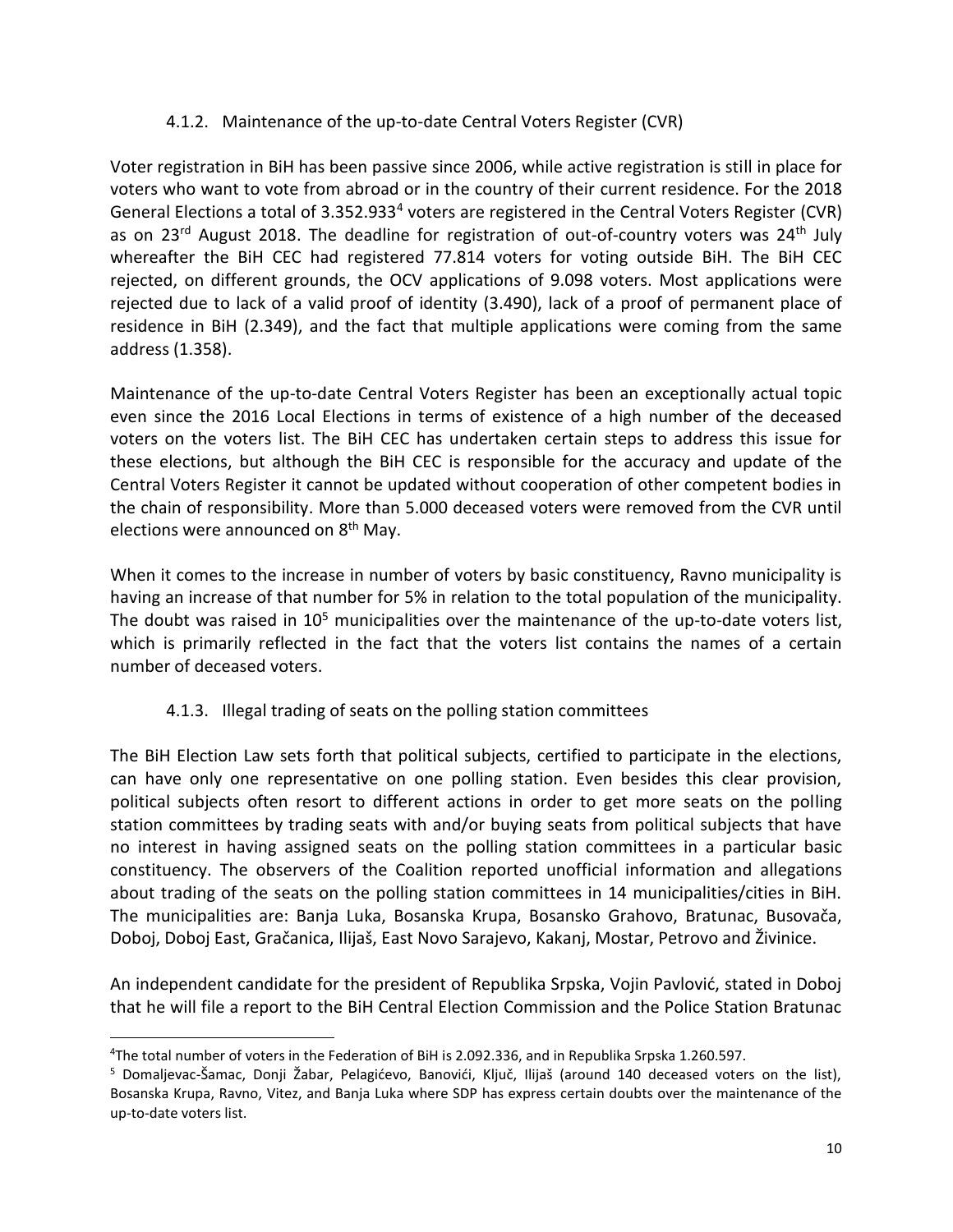against SDS from Doboj for harassment and offers of money for selling of seats on the polling station committees for the forthcoming elections. 6

#### 4.1.4. Abuse of personal information for voter registration

The observers of the Coalition "Pod lupom" reported a case of possible abuse of personal information for the purpose of submitting false applications for by-mail voting. In the municipality Domaljevac-Šamac a political subject reported that activities to register citizens to vote by-mail without their knowledge have been carried out.

Apart from the aforementioned case, there were also cases of coercion of the BiH citizens currently living abroad. The messages from the social networks were documented in which a SNSD activist is recruiting a BiH citizen who is currently studying in Novi Sad, Republic of Serbia. The amount of 2.500 RSD (approximately BAM 41) is offered to the student in exchange for his personal information so that he would be registered to vote by mail from the Republic of Serbia under the condition that he votes for the SNSD candidates at the forthcoming elections. There were reports in the Republic of Serbia about party activists visiting citizens with BiH citizenship in order to register them to vote by mail.

Mass campaigns for registration of BiH citizens living abroad to vote by mail were also conducted in other Western countries of the European Union. It is not an irregularity by itself, but the campaigns were often carried out by political subjects that are registered for the 2018 General Elections, which can imply that the BiH citizens are coerced to vote for a certain political option, which is prohibited by the criminal legislation of BiH.

Quite concerning is the mass emergence of fake profiles on the social networks (primarily on the Facebook) that organize fake giveaways, which has been observed in May and June already. In order to participate in a giveaway or to receive a prize the citizens had to submit their personal information i.e. a photograph of both sides of the ID card. The fake profiles of some leading retail companies (Bingooo, Konzumm, Tropicc, Robott, but also Gazprom promotion and others) were registered on the social networks, raising the suspicion of possible abuse in the voter registration process. These abuses are also punishable by the BiH criminal legislation. Some retail companies have distanced themselves from the existing fake profiles and fake giveaways, which is a proof that these fake profiles were used for manipulations.

The coalition urges all BiH citizens to check where they are registered to vote on the website of the BiH CEC [\(www.izbori.ba\)](http://www.izbori.ba/) and to report all eventual abuses of their personal information to the BiH CEC and the competent police administration. Checking registration and the polling station at which the voter will vote on the Election Day is possible at [https://bit.ly/2rEodRf.](https://bit.ly/2rEodRf)

 $\overline{a}$ 

<sup>6</sup> [http://dobojski.info/drustvo-i-politika/politika/item/22559-doboj-optuzuje-sds-za-prodaju-mjesta-u-birackim](http://dobojski.info/drustvo-i-politika/politika/item/22559-doboj-optuzuje-sds-za-prodaju-mjesta-u-birackim-odborima)[odborima](http://dobojski.info/drustvo-i-politika/politika/item/22559-doboj-optuzuje-sds-za-prodaju-mjesta-u-birackim-odborima)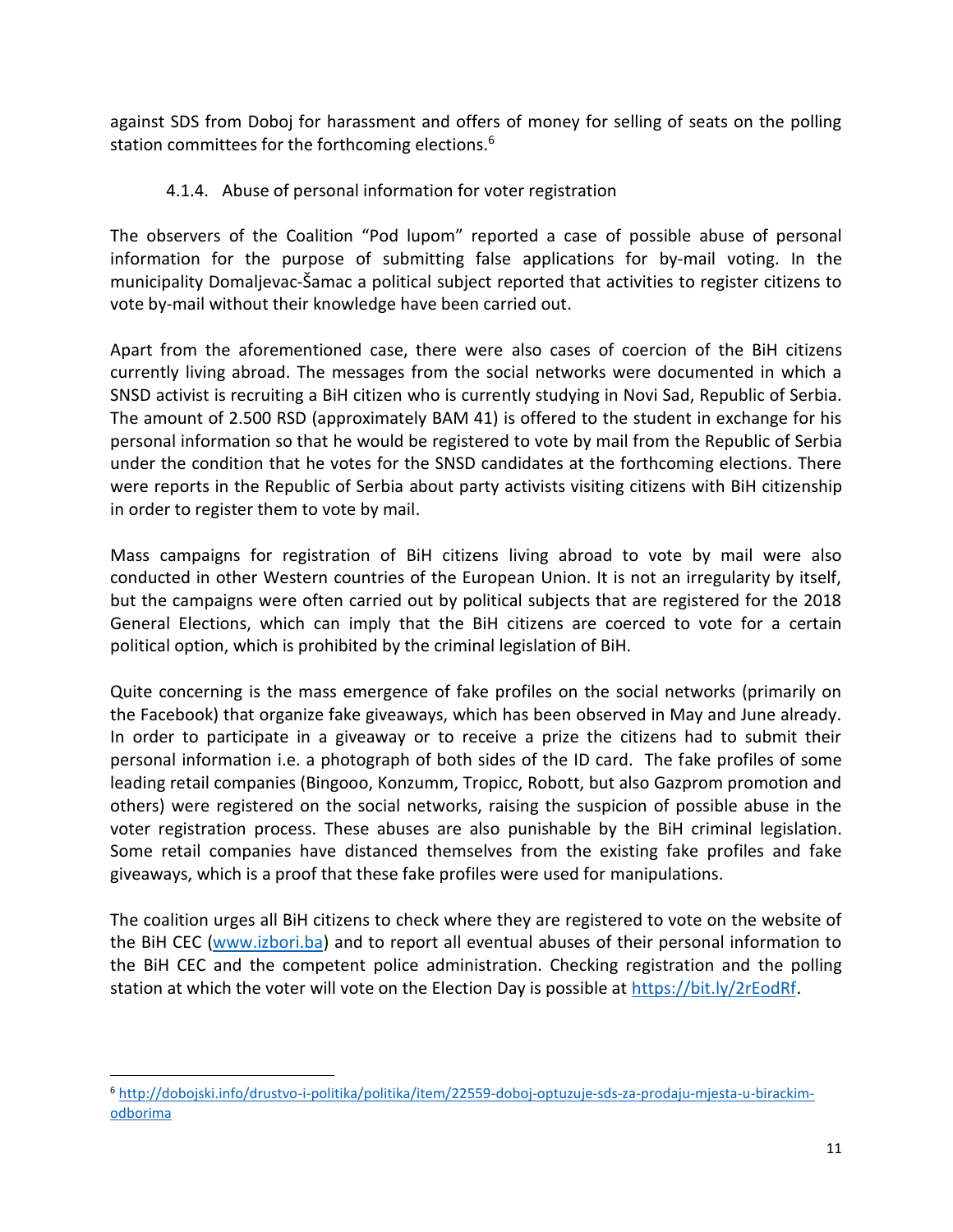There are also certain information that registration of fictitious place of residence for the BiH citizens not living in BiH and not coming from a particular municipality was done in at least one municipality in BiH in order to increase the number of voters in that municipality and affect the electoral process. The coalition is verifying all the information, and will give the name of this municipality after all facts have been checked.

## 4.1.5. Voter coercion and/or vote buying

A total of 9 cases of voter coercion and/or vote buying were documented. Four cases relate to SNSD, 2 to SDS, and one to DNS, SDA and SP.

Although unlawful, voter coercion and vote buying at the elections in BiH have become usual practice that Bosniak returnees in Zvornik municipality have been witnessing lately. The information from 30th August 2018 reveals that a vote for Milorad Dodik, current president of Republika Srpska, president of SNSD and candidate for the Serb member of the BiH Presidency, is paid BAM 70 in Zvornik. This information was confirmed by several Bosniak returnees in this city, but only if they remain anonymous due to fear of retaliation.

The employees of Nova Banka in Banja Luka, where Milan Radović, vice president of DNS, is president of the bank's management board, were handed out the lists that they had to complete by entering name and last name, name of the local community in which they live and number of household members, committing thereby to vote for DNS at the elections. Furthermore, the employees were told to take a picture of the ballot and they were told that their vote will be known and that they will bear the consequences if they don't vote for DNS and candidates of coalition parties at the levels where DNS has no candidates.

DNS Pale launched a project "Register of families without a single employed family member". SDS reacted to this activity of DNS, stating that DNS wants to publicly get to the citizens' personal information and to make a party register, thus manipulating this vulnerable category of citizens.

Representatives of SDS in Banja Luka were for several weeks in a row going door to door, visiting its members and presenting gifts and it was publicly promoted on the Facebook [\(https://bit.ly/2MMvniI\)](https://bit.ly/2MMvniI).

The citizens of Breza municipality have already started receiving offers for their votes. The promises vary from "a goodies bag on their doorstep", cattle donation to the people engaged in animal husbandry all the way to the promise of work through volunteering made to the young people, etc.

Apart from these cases, there was a case documented where packages with SDA logo were distributed to the citizens, as well as cases of donation of school supplies to the students in East Novo Sarajevo by a SDS candidate and to students in Doboj by the City Board of the Socialist Party (SP). In the last two cases, minor children were used for the purpose of SDS and SP election campaign, which is prohibited.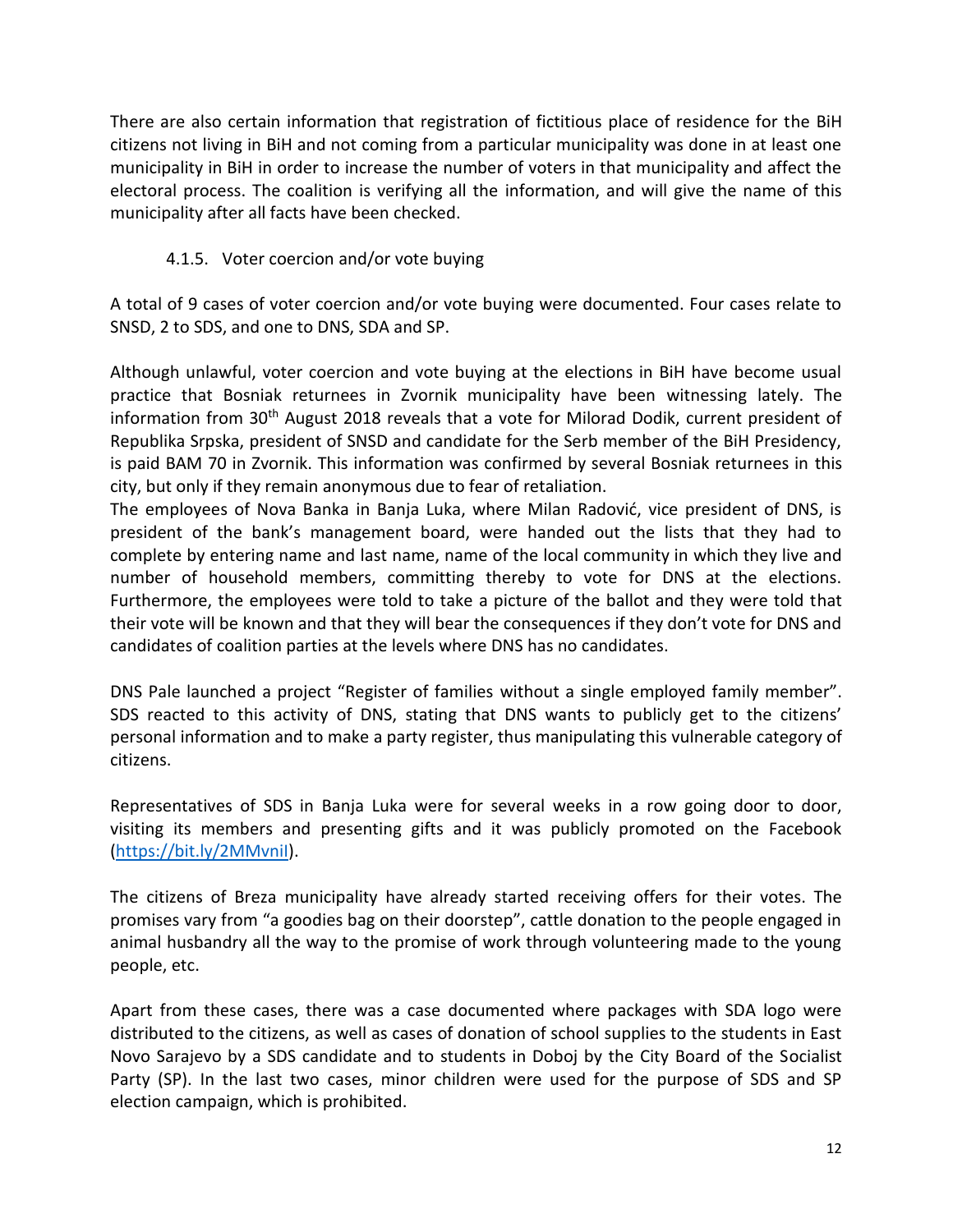#### 4.1.6. Abuse of public resources and public office for campaigning purposes

The abuse of public resources and/or public office for campaigning purposes relates to the abuse of public budget funds and other public funds owned by the BiH citizens, as well as to abuse of public enterprises and public offices by political subjects or individuals who are candidates at the elections. The abuse of public resources is almost always done by the ones who start the electoral race from a position of power.

A total of 31 cases of abuse of public funds i.e. citizens' money for the campaigning purposes of certain political subjects were documented. Twenty out 31 cases relates to the abuse of budgets, public enterprises or public office, and 11 relate to the intensification of public works in the municipalities and cities in BiH.

Out of 20 documented cases of abuse of public budgets, public enterprises or public offices, the highest number of abuses relates to SNSD (13), SDA (3), DNS (2) and HDZ (2), and the listed abuses are predominantly happening in Republika Srpska (RS).

It has been so documented that the RS Government announced an increase of salaries for the healthcare sector employees and an increase of pensions in RS. A one-time assistance for all pensioners in RS was also announced in the amount of BAM 100. Furthermore, the RS government has amended the regulations to reduce the tax base for calculation of salary in RS thus increasing the salaries of all employees in RS (an increase of around BAM 30 to the amount of average salary in RS). These are striking examples of the abuse of public funds and authority by the ones in power.

Unfortunately, activities like this are neither regulated by the law nor prohibited before the elections, while that is not the case in some other countries (in the period of 60-90 days before the elections some countries have prohibited increasing of salaries in the public sector, social benefits, introduction of new social categories, excessive, unplanned public spending for public works, new employments in the public sector, etc.).

With regard to other cases in this segment of abuses in the elections, open interference with the selection of trainees for work in the public enterprises through a program of the RS Government has been also documented. This illegal interference was publicized in a form of a letter, written on the SNSD's memo. SNSD Berkovići used the bus of the public enterprise Hydropower Plant on Trebišnjica to organize a picnic for the SNSD activists. Public enterprise "Motorways RS", headed by acting director Nenad Nešić, president of the DNS regional board, paved the yards of the DNS activists at the public expense. The public office was also abused by Vlado Đajić, Director General of the University Clinical Center in Banja Luka and Goran Selak, Director of Correctional Facility Banja Luka, who have openly supported parties SNSD and SP, and the candidates of these parties in the elections. Opening of the DNS regional office in Banja Luka and Manjača was attended by the civil servants working in the RS Government and the RS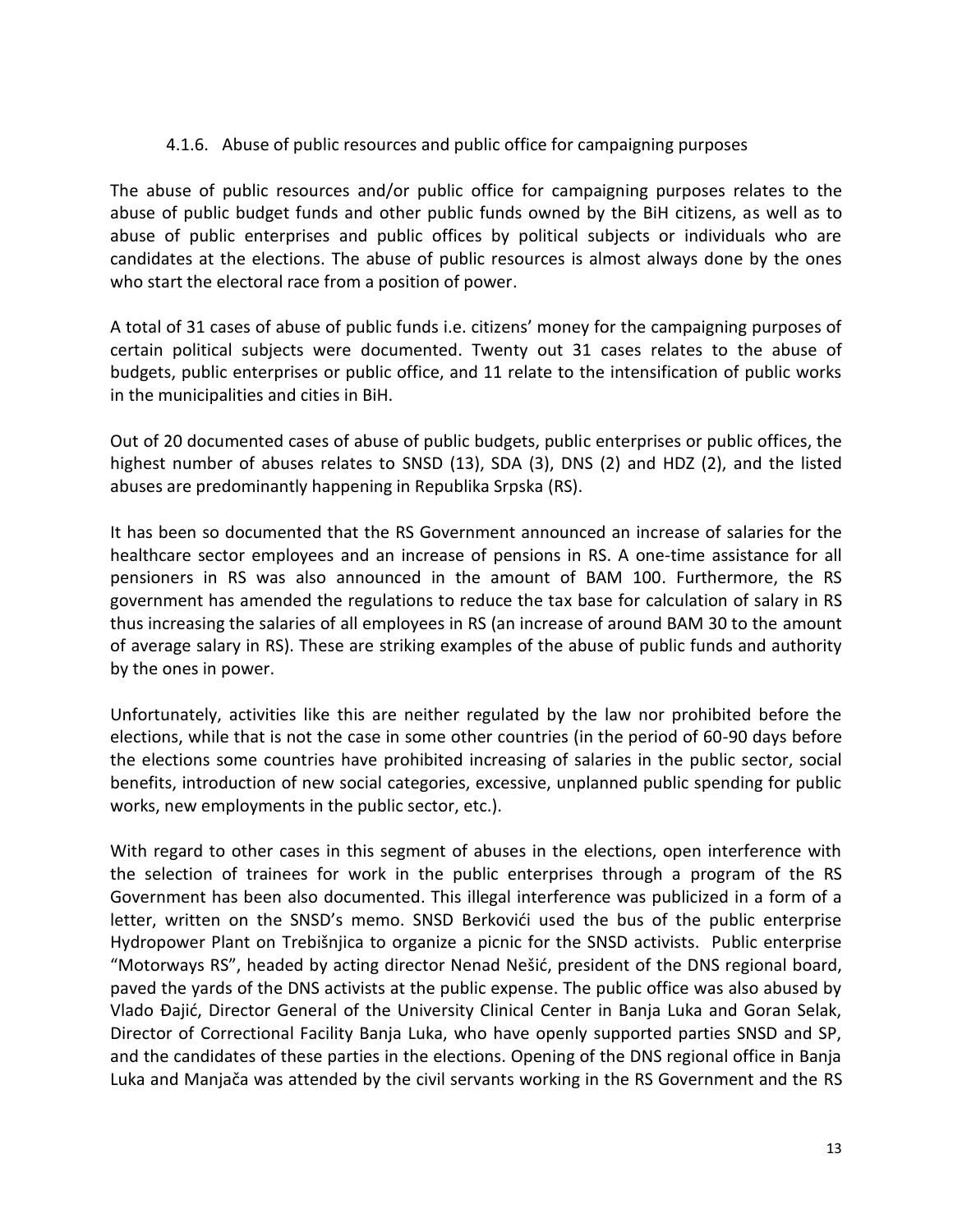NA during their working hours. The secretary of the Municipal Election Commission Pale, Božidar Novaković, was seen at the regional SDS meeting in Pale RS Municipality.

Eleven reported cases concerning intensification of public works in the municipalities and cities in RS before the elections happened in Banjaluka, Bijeljina, Kalesija, Lopare, Pale (RS) and Ugljevik. Broke down by political subjects, five cases related to SNSD, 3 to SDS, and 2 to the current mayor of Kalesija municipality and the candidates of the Independent BiH List, Sead Džafić, and 1 to DNS. The cases mostly relate to intensification of public works on local roads, water supply network, building of facilities, and formal marking of the beginning or the end of public works in certain municipalities and cities.

## 4.1.7. Other irregularities

In terms of irregularities that cannot be put in any of the previous categories, a case of signing of contracts with a portion of the candidates, who are high on the candidate list of political subject Democratic Front, has been documented. These contracts on regulating material relations between the Democratic Front (DF) and its candidates for all levels of executive and legislative authority set forth that a candidate is to pay BAM 50.000 to the party's account in case the candidate leaves the party, becomes member of another political party caucus and/or becomes independent candidate during the mandate. These contracts are undemocratic because ownership of the mandate is with an individual, and not the party.

4.2. Work of the election administration

## 4.2.1. Central Election Commission of BiH (1)

The BiH Central Election Commission (BiH CEC) is responsible for organization and the conduct of elections. The BiH CEC has on 8<sup>th</sup> May 2018 passed a decision on calling and administering the 2018 General Elections. The BiH CEC held 29 sessions from the day elections were announced (8th May) until the day this report was published. Over the past period the BiH CEC was shaken by several cases that dented the public confidence in the work of this body. Namely, a working document of the BiH CEC concerning the potential model to complete the House of Peoples of the FBiH Parliament leaked to the public in February 2018 after the Constitutional Court had terminated the provisions of the BiH Election Law that regulate this matter. Although it was a working document, some media outlets and political leaders believed it to be a CEC's attempt to impose an unconstitutional and discriminatory model of solving this matter. However, more damage to the BiH CEC's reputation was made by the fact that the working document had leaked to the public as it could be understood as internal political or any other conflict that exists and damages credibility and public confidence in this institution. The information about disappearance of 35.8 tons of paper that was procured for printing of the ballots became known in April 2018. The BiH CEC denied these allegations, while its reactions to this case seemed bit confusing, providing contradictory information that failed to precisely explain the situation with the "missing" paper. Some political subjects used this situation to question regularity of the October elections. The investigation of the State Investigation and Protection Agency (SIPA),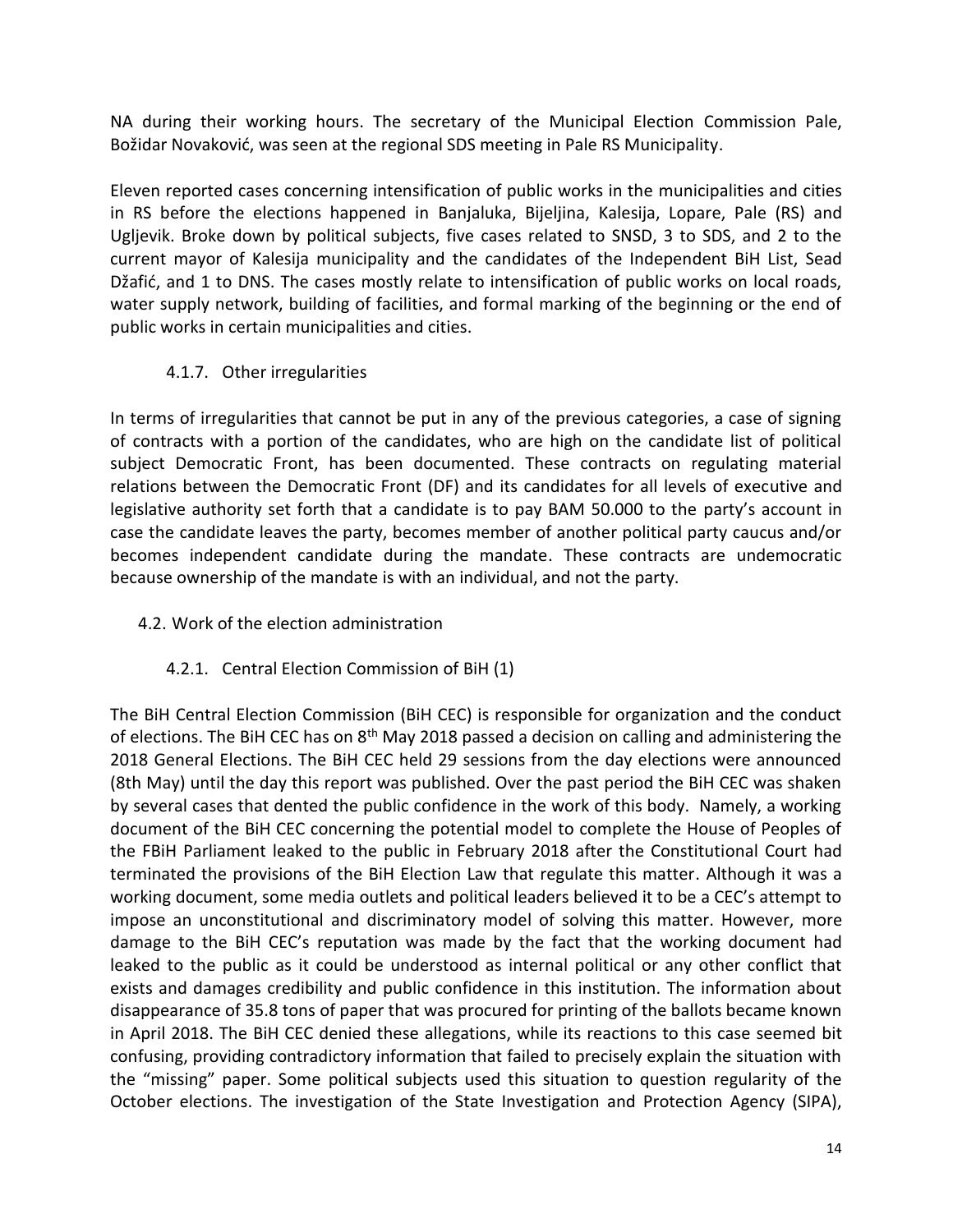initiated by the order of the BiH Prosecutor's Office, about disappearance of about ten tons of paper from the BiH CEC's warehouse, is currently ongoing.

In its everyday operations the BiH CEC generally follows and meets the obligations set in the election calendar, whereat it respects the set deadlines. The BiH CEC failed to send an overview of the certified political subjects to election commissions of basic constituencies in  $19<sup>7</sup>$ municipalities by  $5<sup>th</sup>$  August 2018, which was the deadline.

Apart from the novelties and improvements in organization of the Election Day (point 3.2 of this Report) the BiH CEC's plans for these elections, compared to the earlier electoral cycles, are introduction of a more serious approach to the training of presidents and members of the polling station committees as well as members of municipal/city election commission. It was done by preparation of a *Single methodology for preparation of the curricula for the training of polling station committees' members in BiH,* and the related regulations. The methodology provides unified training for the members of the municipal/city election commissions, as well as for the polling station committees' members, and their testing after the training. The testing for polling station committees' members is planned 5 days after the training, while the municipal/city election commissions are obligated to conduct additional training of presidents of the polling station committees and their deputies. Passing the test is a condition for the work of all polling station committees' members.

Observers of the Coalition attended the regional mandatory education for the presidents and members of the municipal/election commissions in Sarajevo, organized by the BiH CEC. The observers found the education to be well-organized and useful.

#### 4.2.2. Local Election Commissions (143)

 $\overline{a}$ 

Through its observation of the pre-election period of the 2014 General Elections the Coalition noted that, although the local election commissions did function in line with the Election Law and the procedures related to their work, their work was not systematically organized so often were the sessions not announced, agenda not prepared, etc. The same problem was recognized by the BiH CEC that in May of 2016 passed the *Instruction on the method of work and reporting of the election commission of basic constituency in BiH*, which laid down functioning of the local election commissions more closely. The instruction prescribes adoption of the Rules of Procedure of the local election commissions, which has been done by all local election commissions in BiH. The Instruction also prescribes the possibility for the local election commissions to appoint a secretary and/or technical secretary, and it was done by 69 election

<sup>7</sup>Brčko District of BiH, Čapljina, Centar Sarajevo, Grude, Hadžići, Ljubuški, Neum, Novi Grad Sarajevo, Novo Sarajevo, Sanski Most, Šekovići, Široki Brijeg, Stolac, Vareš, Velika Kladuša, Zavidovići, Zenica, Žepče and Živinice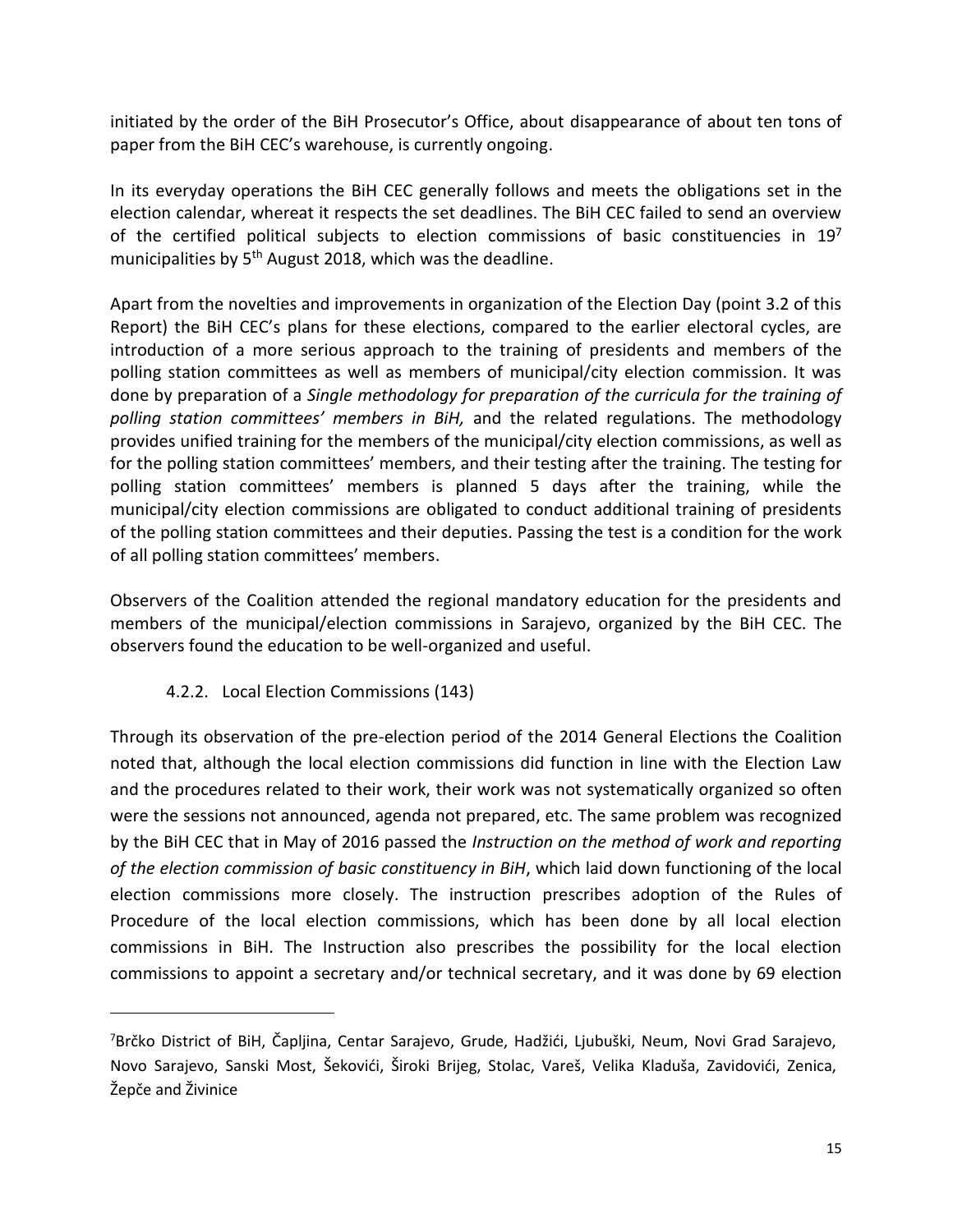commissions or 48% of the total number of local election commission. This will most probably increase the quality of the conduct of elections on their territory. Most of the local election commissions are conducting adequate preparations for the elections. The local election commissions have held 457 sessions from 15.07.2018, but apart from that a large number of phone sessions were also held.

All local election commissions are fully staffed, except the election commission in the municipality Kupres RS where the president of the election commission resigned on  $15<sup>th</sup>$  August stating that he was appointed without his consent.

The composition of the election commission should in line with the BiH Election Law and the BiH Gender Equality Law reflect gender representation of at least 40 members of the underrepresented gender, which is the case in 91.6% of the local election commissions. It has been documented that the election commissions in 12 municipalities, Bosanski Petrovac, Bosansko Grahovo, Domaljevac - Šamac, Glamoč, Krupa na Uni, Kupres (RS), Novi Grad Sarajevo, Novo Sarajevo, Petrovac, Široki Brijeg, Stolac and Zvornik do not reflect the gender representation as it is stipulated by the law.

The local authorities are obligated to ensure proper conditions for functioning of the election commissions. In terms the conditions under which the election commissions of the basic constituencies work, it has been documented that a total of 11 election commissions<sup>8</sup> face problems in their work, stating that they lack adequate premises and equipment.

Observers of the Coalition report that the Centers for voters registers in all municipalities/cities are available to the citizens, except in the municipalities Ključ, where the Municipal election commission is currently performing tasks of the Center and Bosansko Grahovo where the person who would carry out these tasks has not been appointed to replace the employee who is on the sick leave.

One of the obligations of the election commissions at the local level is to determine the number and type of the polling station by the deadline provided in the election calendar. Majority of large election commissions have determined number and type of polling stations by the set deadline,  $3^{rd}$  August, while  $9^9$  of the commissions has failed to do so.

 $\overline{a}$ 

<sup>8</sup> Election Commissions in Bosansko Grahovo, Donji Žabar, Glamoč, East Mostar, Livno, Maglaj, Pelagićevo, Ribnik, Sokolac, Usora and Vukosavlje.

 $9$  Čapljina, Čitluk, Gračanica, Ilijaš, Ljubinje, Mrkonjić grad, Novi Grad Sarajevo, Novo Sarajevo and Velika Kladuša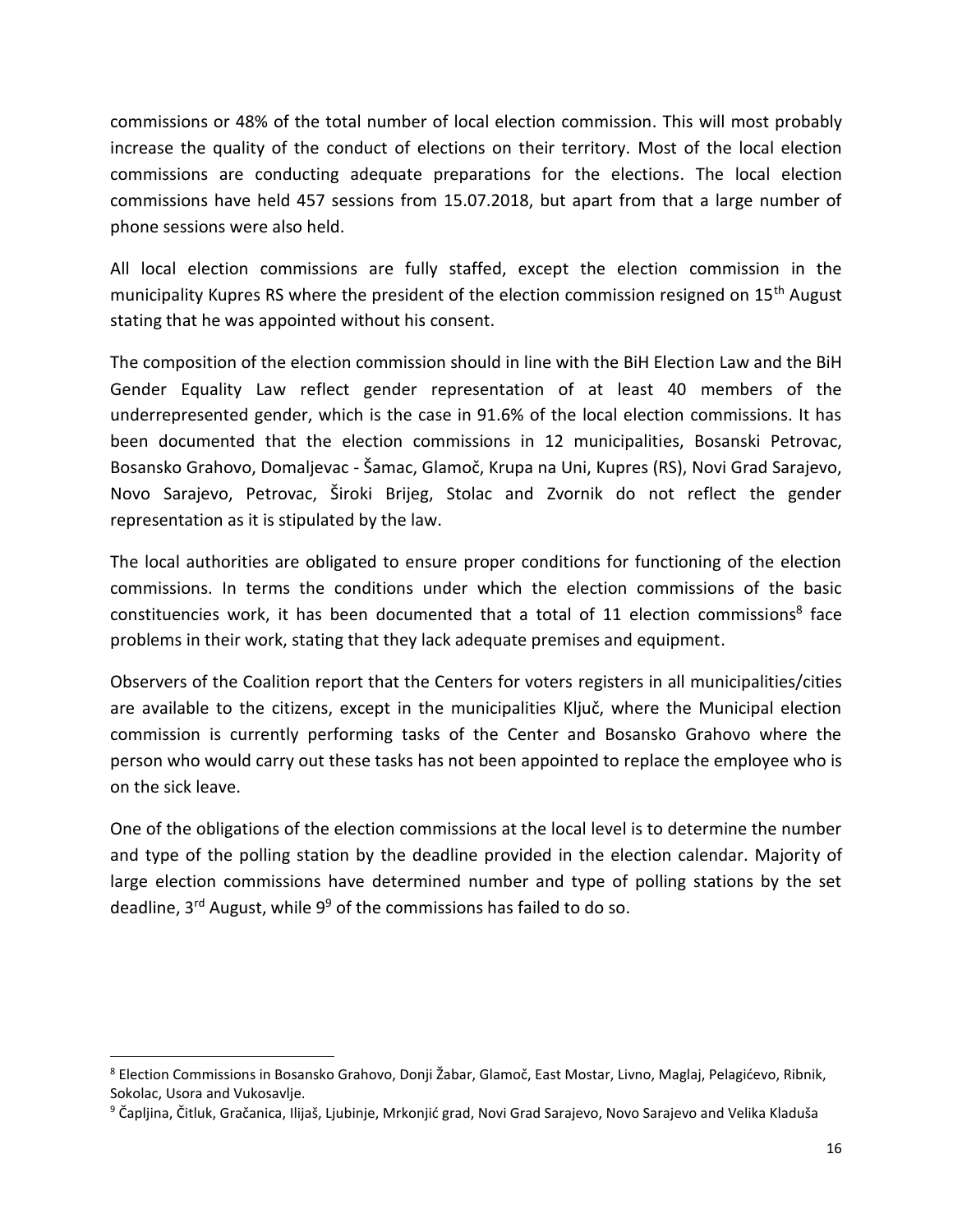In terms of adhering other deadlines set in the election calendar,  $21^{10}$  municipal/city election commissions did not assign seats on the polling station committees to political subject by  $8<sup>th</sup>$ August, i.e. they did not held a lottery draw for the members of polling station committees, thus breaching the deadline for this activity. Some of them stated that they have received BiH CEC's approval to postpone the lottery draw.

In more than half municipalities and cities in BiH political subjects did not submit nominations of polling station committees' members by 15<sup>th</sup> August, which was also the deadline for this activity. According to the information received from these election commissions, the BiH CEC has postponed the deadline to 20<sup>th</sup> August. This brings up the question about the purpose of the deadlines if they are breached without any consequences or prolonged by a BiH CEC's decision, which in turn leads to delay of other planned activities of the local election commissions.

Only four complaints were submitted to the local election commissions in the reporting period: in Vitez municipality the complaint was about the maintenance of the up-to-date voters list, in Stari Grad Sarajevo municipality about the lottery draw for seats on the polling stations, in Gračanica and Petrovo municipalities the political subjects complained about how the deputies on the polling station committees will neither work nor get paid.

Observers of the Coalition "Pod lupom" generally have positive experiences concerning cooperation with the local election commissions. In only 10 out 143 local election commissions certain problems in communication with the observers were reported, and mostly relate to the failure to release the notification about holding of the sessions.

- 4.3. Media, civil society and the citizens
	- 4.3.1. Media reporting

 $\overline{a}$ 

The long-term observers of the Coalition "Pod lupom" have also observed reporting of the local and regional media. Through the observation of media reporting the observers have documented the cases of biased media reporting containing mostly positively or mostly negatively reports on certain political subjects, as well as broadcasting of inappropriate speech by an official or a candidate in the elections.

A total of 34 cases of potential hate speech, engendering of ethnic, religious, racial or other intolerance, inflammatory rhetoric, the use of inappropriate symbols or calls to violence were documented.

<sup>&</sup>lt;sup>10</sup> Election Commissions in Berkovići, Bosansko Grahovo, Busovača, Čelić, Doboj South, Dobretići, Donji Žabar, Drvar, East Mostar, Jajce, Kreševo, Kupres (RS), Milići, Novi Grad, Ribnik, Srbac, Teočak, Tešanj, Tomislavgrad, Usora and Vogošća.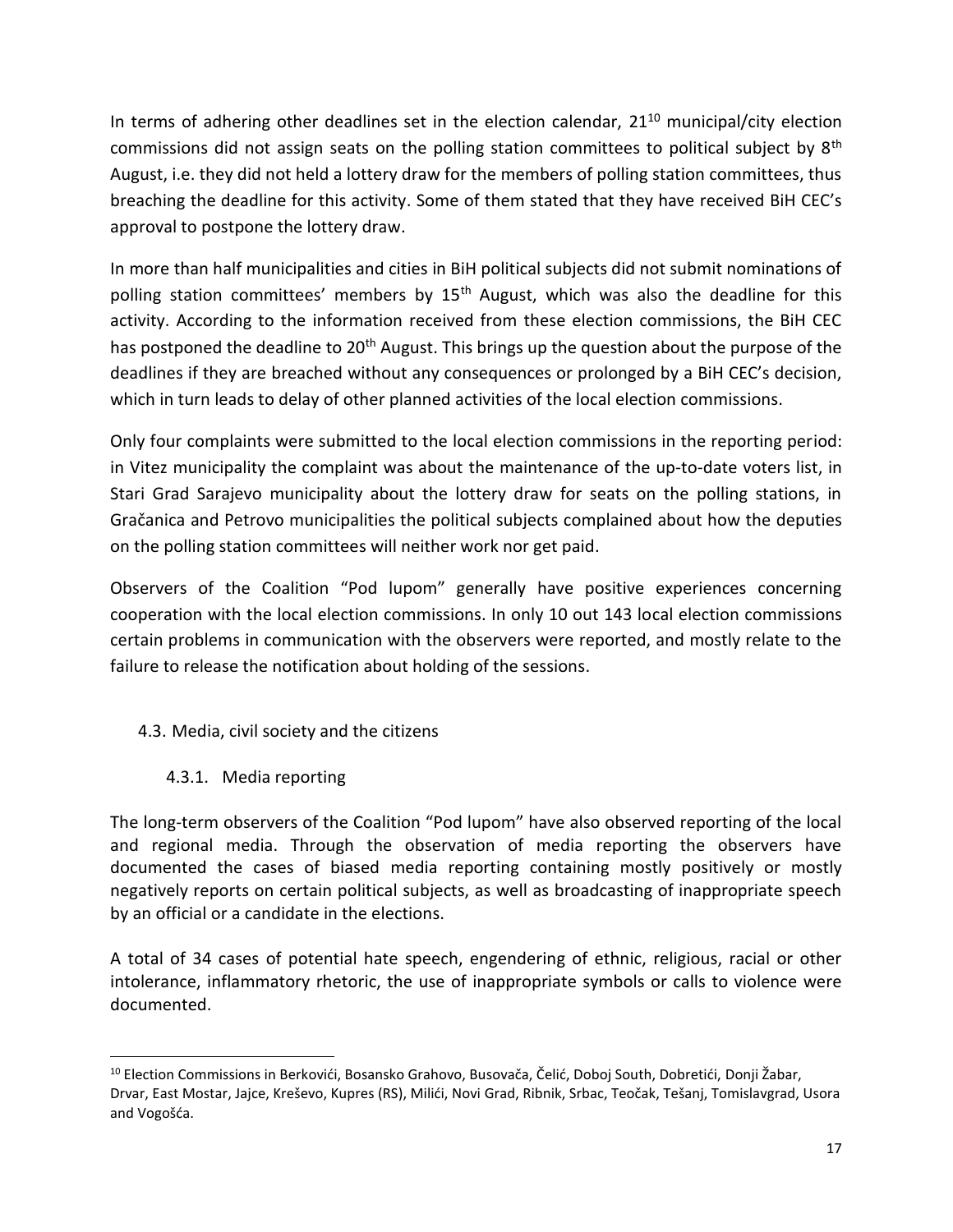Observers from nine municipalities reported that the media are exposed to pressures by public officials and/or political subjects. These municipalities are East Ilidža, East Novo Sarajevo, Mostar, Novi Grad Sarajevo, Petrovo, Stari Grad Sarajevo, Velika Kladuša, Zenica and Žepče.

The attacks on journalists that happened in August, but also earlier in the year, are the main point of concern. The attempted murder of the journalist of the BN Television, Vladimir Kovačević, is the most drastic example of attacks on the media freedom. Journalist Mira Kostović and her husband were threatened by the acting director of the public enterprise "Motorways RS" and president of the DNS regional board, Nenad Nešić. The Coalition "Pod lupom" is condemning in the strongest terms the attacks on the journalists and urges the investigative bodies to discover and to sanction the executors and the principals of these crimes as soon as possible. There are no free and fair elections without free media.

As of Friday, 7<sup>th</sup> September, which is the official start of the election campaign, the Coalition "Pod lupom" will deploy additional 42 observers. The observers of election campaign will visit around 500 rallies of political subject and will report on the course of the election campaign. They systematized monitoring of media reporting will also commence on  $7<sup>th</sup>$  September and will cover 30 media and 40 days of reporting, including 30 days of election campaign and additional 10 days after the Election Day.

# 4.3.2. Civil society and the citizens

In three cases did observers of the Coalition "Pod lupom" reported pressures and attacks to which they were exposed. They were verbally attacked ("you Soros people have destroyed this country" and "you will be banished, your end is near") during the preparations for street actions in the municipalities Banja Luka and East Novo Sarajevo. The posters of the Coalition "Pod lupom" in Tomislavgrad municipality were destroyed three minutes after they were put up.

The Coalition "Pod lupom" will protect its observers in the field. We once more urge all political subjects and the citizens to adhere to the laws and to restrain from exerting any pressure on the Coalition's observers. We urge the public office holders to follow the electoral rules in the forthcoming election campaign.

Cases of attempted negative influence on the freedom of assembly and the expression of will by the citizens were documented. The RS President Milorad Dodik had on two occasions stated that the freedom of assembly and expression of the will by the citizens gathered in the group "Justice for David" should be disabled and that it is illegal, disapproving coming together of the citizens who protested in support of the beaten journalist of BN Television Vladimir Kovačević.

On Friday 17<sup>th</sup> August 2018 the police attempted to prohibit a citizens' rally that did not relate to the election, but to the local issues concerning construction of a mini hydropower plant Krušćica in Vitez municipality. It is known that an incident had happened on 24<sup>th</sup> August 2017 in this place after the members of the special police force of the Central Bosnia Canton Ministry of